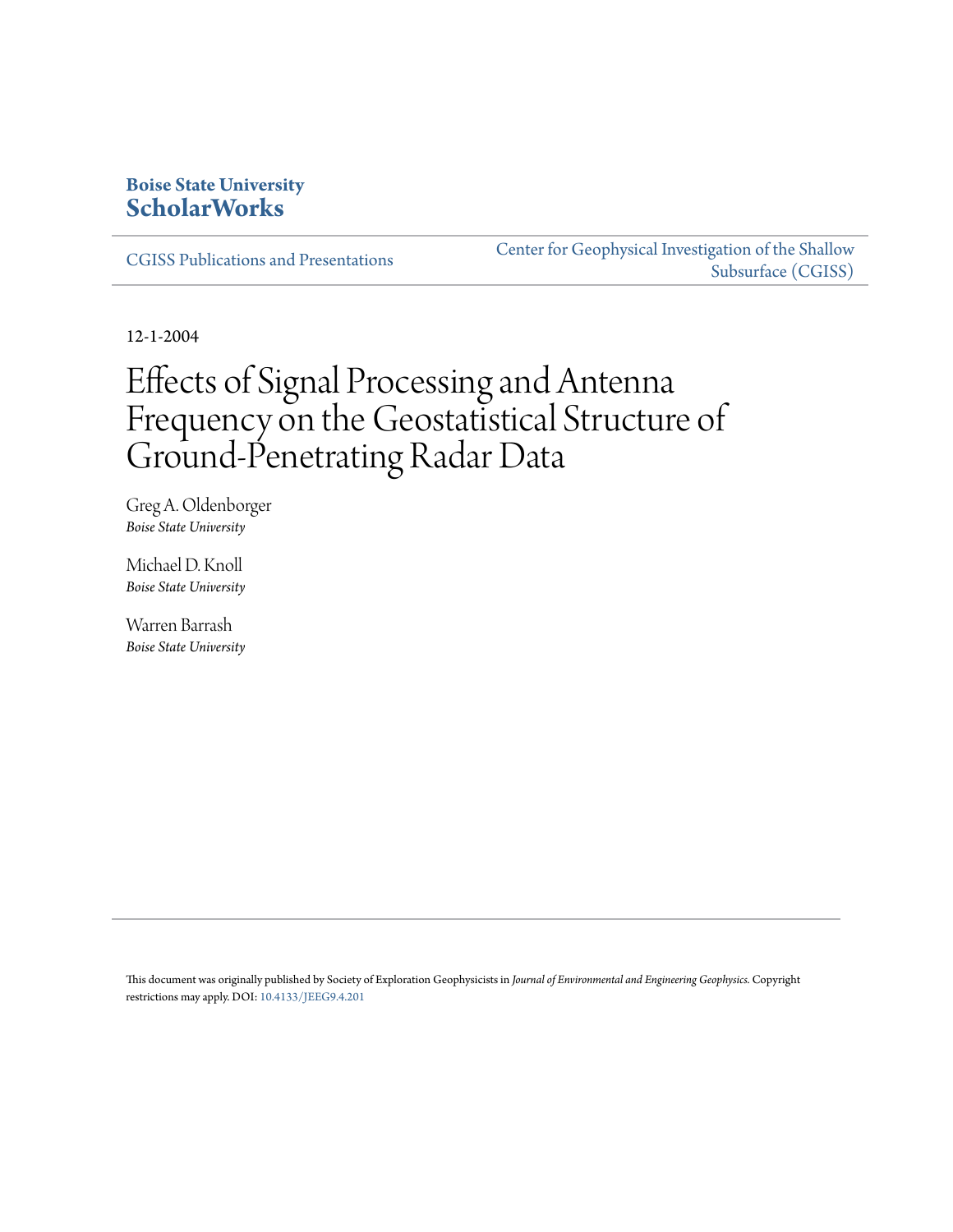### Effects of Signal Processing and Antenna Frequency on the Geostatistical Structure of Ground-Penetrating Radar Data

Greg A. Oldenborger<sup>1</sup>, Michael D. Knoll and Warren Barrash Center for Geophysical Investigation of the Shallow Subsurface, Boise State University, Boise, Idaho 83725

#### ABSTRACT

Recent research has suggested that the geostatistical structure of ground-penetrating radar data may be representative of the spatial structure of hydraulic properties. However, radar images of the subsurface can change drastically with application of signal processing or by changing the signal frequency. We perform geostatistical analyses of surface radar reflection profiles in order to investigate the effects of data processing and antenna frequency on the semivariogram structure of radar reflection amplitudes. Surface radar reflection data collected at the Boise Hydrogeophysical Research Site illustrate the processing- and antenna-dependence of radar semivariograms for a fluvial, cobble-andsand aquifer. Compensating for signal attenuation and spreading using a gain function removes a nonstationary trend from the data and a trace-specific gain function reduces fluctuation of semivariogram values at large lags. Otherwise, geostatistical structures of surface reflection data are quite robust to the effects of data gains. Migration is observed to reduce the strength of diffraction features in the semivariogram fields and to increase the principal exponential range. Principal exponential range increases only slightly after application of migration with a realistic velocity but over-migration results in a significant artificial increase of exponential range. The geostatistical structures of radar reflection data exhibit marked dependence on antenna frequency, thus highlighting the critical importance of the scale of measurement. Specifically, the exponential ranges of radar reflection amplitudes decrease in proportion to the increased signal frequency for the 50 MHz, 100 MHz and 200 MHz range of antennas. Results demonstrate that processing and antenna frequency must be considered before the application of radar reflection data in a geostatistical context.

#### Introduction

In a hydrogeophysical context, ground-penetrating radar (GPR) surveys find application in contaminant characterization studies, subsurface structure mapping and hydraulic property estimation (Knight, 2001). With respect to the latter application, Olhoeft (1994) investigated the spatial persistence of radar reflections and Knight et al. (1996) and Rea and Knight (1998) advanced the hypothesis that the geostatistical structure of radar reflection amplitudes, as quantified by the semivariogram, could be used to infer the geostatistical structure of hydraulic properties. This hypothesis was based on the facts that radar reflections in the subsurface are caused by changes in the dielectric properties of the geologic materials and that the petrophysical parameters that determine the dielectric properties of a sedimentary unit (grain size, composition and packing) also determine the hydraulic properties.

While a direct relationship between the geostatistical structure of radar reflection amplitudes and geologic or hydraulic properties has yet to be demonstrated (Oldenborger et al., 2003), geostatistical analysis of radar reflection data has been applied in the extrapolation of hydrostratigraphy (Langsholt et al., 1998), in depositional environment comparisons (Tercier et al., 2000), and in reservoir characterization where the geostatistical structure of radar reflection data was used to interpolate and extrapolate the permeability field within an unsaturated sandstone formation (Szerbiak et al., 2001). Other workers may be considering or applying similar techniques as a method of obtaining critical information regarding the geologic or hydraulic property distribution away from control points. Given an increasing utilization of the technique, it is important to realize that the reliable geostatistical use of radar data may be further complicated by the dependence of the reflection image on data processing and antenna frequency.

The Boise Hydrogeophysical Research Site (BHRS) is a specific example of a site where geostatistical analysis of radar reflection data might allow interpolation and extrapolation of hydraulic properties away from borehole measurements. The BHRS is a meso-scale research site consisting of 18 boreholes completed in a shallow, fluvial cobble and sand aquifer located alongside the Boise River near <sup>1</sup> Email: greg@cgiss.boisestate.edu Boise, Idaho. Currently, borehole-based measurements are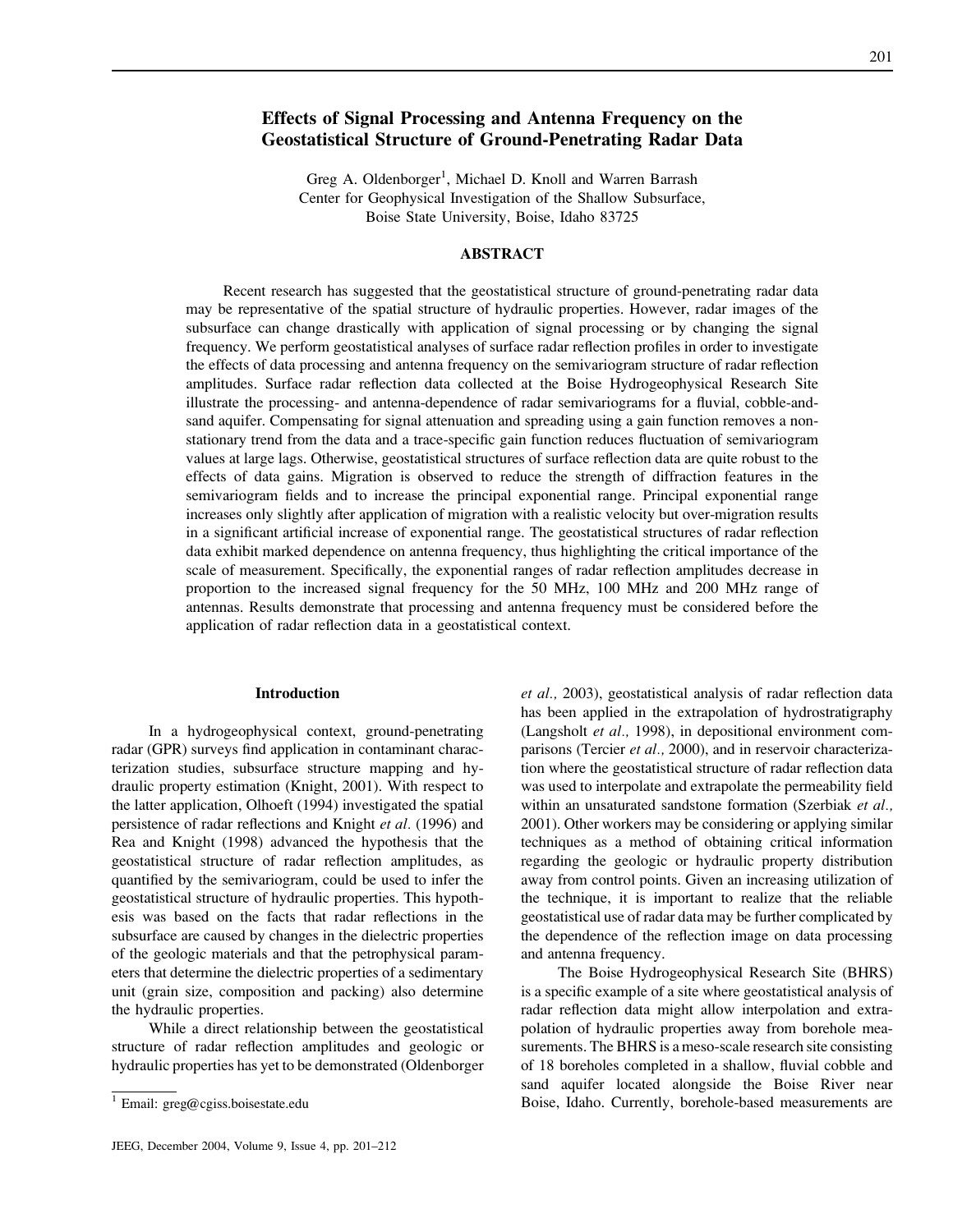#### Journal of Environmental and Engineering Geophysics

insufficient for determining the horizontal geostatistical structure of porosity within the sedimentary units (Barrash and Clemo, 2002). Surface GPR surveys comprise part of the geophysical characterization at the BHRS; reflection data have been interpreted in terms of sedimentary units and bounding surfaces (Peretti et al., 1999) and have proven useful for identification of sedimentary architecture between and away from boreholes. Before the radar data can be further used as a proxy for the geostatistical structure of porosity, we must quantify the effects of signal processing and antenna frequency on the geostatistical structure of the radar reflection amplitudes.

In particular, three questions are posed: 1) How is the geostatistical structure of surface GPR reflection data effected by different data gains? 2) How is the geostatistical structure of GPR data effected by migration? 3) How does the geostatistical structure of GPR data vary with signal frequency? We address these questions by analyzing the geostatistics of surface radar reflection data collected at the BHRS. Observed variation of geostatistical model parameters (such as exponential range) is used to quantify the sensitivity of geostatistics to changes in the processing scheme or the radar antenna frequency.

#### Data Acquisition and Processing

Surface radar reflection data were collected at the BHRS in the summer of 1998 (Peretti et al., 1999). These data were collected with a PulseEKKO 100 (Sensors and Software Inc.) bistatic radar system with 50 MHz antennas and a 1,000 V transmitter, with 100 MHz antennas and a 400 V transmitter, and with 200 MHz antennas and a 400 V transmitter. Survey design and acquisition parameters followed established protocol for constant-offset GPR (Annan, 1999). Horizontal and temporal sampling intervals were 0.1 m and 0.8 ns for the 200 MHz and 100 MHz data, and 0.2 m and 1.6 ns for the 50 MHz data.

Traditional seismic processing methods can be applied to ground-penetrating radar data (for example, Fisher et al., 1992; Greaves et al., 1996) provided that the user accounts for the inherent differences in sources and expressions of noise, and energy loss mechanisms. These specifications are especially important when attempting to retain relative radar reflection amplitude information due to the fundamental differences in the dynamics of seismic and electromagnetic wave propagation.

With these caveats in mind, the processing flow for this study is: 1) trace editing to ensure correct mid-point location and addition of elevation information to trace headers; 2) removal of zero-frequency bias as calculated based on samples up to the first break; 3) horizontal alignment (in time) of first breaks; 4) removal of signal saturation noise via a residual median filter designed according to Gerlitz et al. (1993); 5) 3-point median filtering of occasional spurious noise spikes; 6) topographic corrections using a 0.2 ns sample interval and a velocity equal to that of the unsaturated zone as determined from cross-borehole transmission and vertical radar profile data; 7) application of data gain; 8) constantvelocity phase-shift migration for data below the water table (Gazdag, 1978); 9) muting of the highly coherent air/ground waves and the water table reflection.

Application of an appropriate data gain requires some discussion. Gains such as automatic gain control (AGC) that attempt to equalize signal strength are considered to be inappropriate due to their destruction of relative amplitude information (Yilmaz, 2001). Conversely, programmed gain control (PGC; Yilmaz, 2001) relies on the assertion that the amplitude fall-off envelope is a reliable attribute that describes amplitude decay. Accordingly, the gain function is the inverse of the fall-off envelope. To preserve relative amplitude variations in the lateral direction, a single (average) PGC function is often applied to an entire reflection profile. However, for profiles with lateral variation in material properties (and, therefore, attenuation) or lateral variations in antenna coupling, it may be necessary to apply PGC gain on a trace-by-trace basis. Similarly, model-based gains such as spreading exponential compensation (SEC; Annan, 1999) may be applicable for maintaining relative amplitude information on either a whole-section or trace-bytrace basis provided that appropriate estimates of physical properties are used. In subsequent geostatistical analysis, we examine observable variations in the radar geostatistics due to a selection of different data gains.

#### Geostatistical Estimators

Definition of geostatistical estimators is covered extensively by Isaaks and Srivastava (1989) and Deutsch and Journel (1998). The normalized semivariogram for a random variable  $g(\mathbf{r})$  can be defined in terms of the expected squared difference between variable values separated by a lag vector h:

$$
\gamma(\mathbf{h}) = \frac{1}{2\sigma^2} E\{ [g(\mathbf{r}) - g(\mathbf{r} - \mathbf{h})]^2 \}
$$
 (1)

where  $\bf{r}$  is the position vector,  $\bf{E}$  is the expectation operator and  $\sigma^2$  is the variance. The normalized semivariogram (hereafter referred to as the semivariogram) can be understood as the sample variance described as a function of spatial separation. Thus, low semivariogram values indicate a high degree of correlation between variable values separated by the lag vector. For this and other studies (Rea and Knight, 1998; Tercier et al., 2000; Szerbiak et al., 2001; Oldenborger *et al.*, 2003), the variable g of Equation (1) is radar reflection amplitude.

Often, the semivariogram is calculated using a directional, pair-wise comparison algorithm (Deutsch and Journel,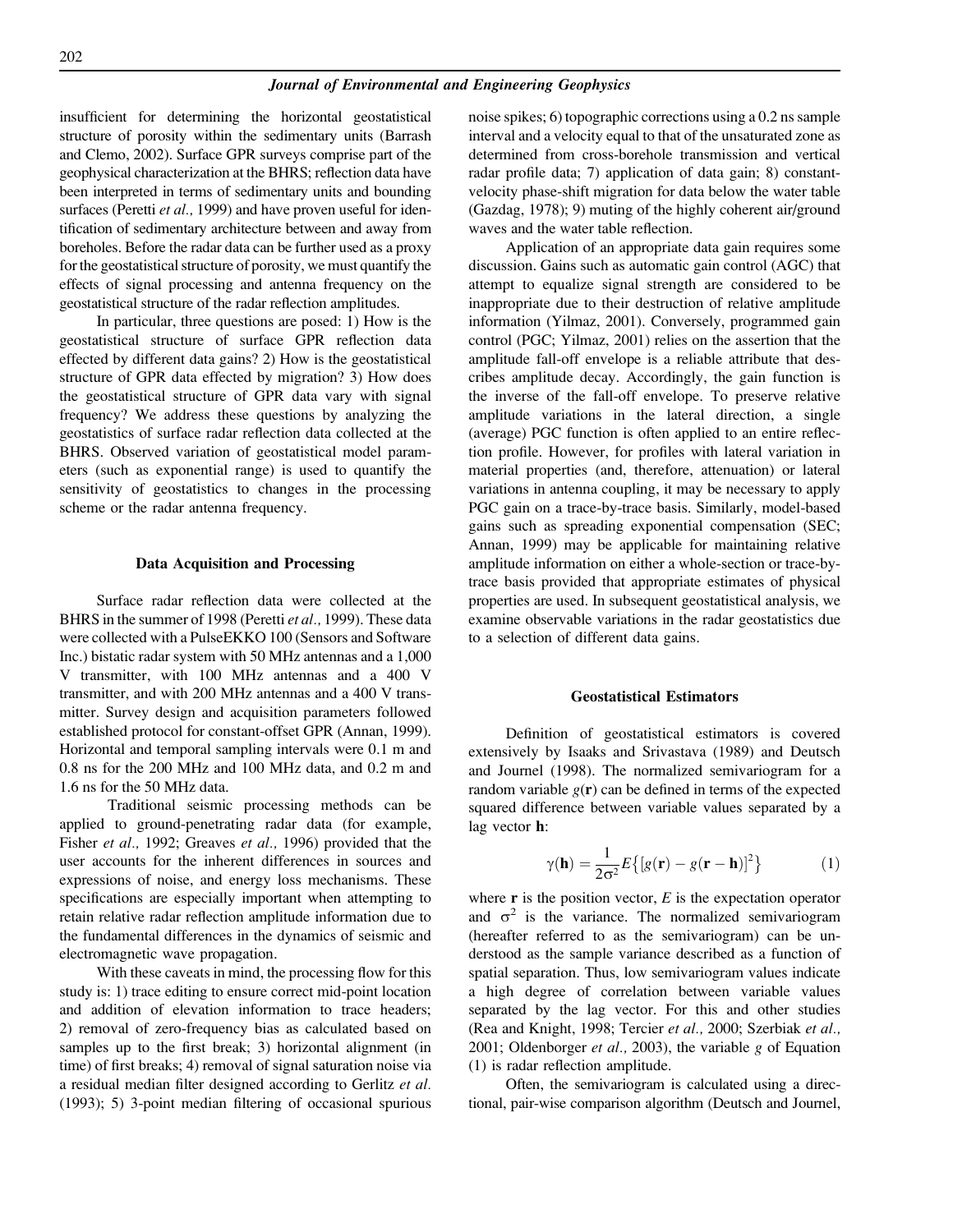1998). While such an algorithm is necessary for irregularly sampled data, regularly sampled data (such as GPR data) allow for spectral calculation of two-dimensional (2-D) semivariogram fields at a much lower computational cost. Spectral methods are employed in this study; details of frequencydomain transforms are provided by Bracewell (1986). Briefly, the spectral method of semivariogram calculation produces the 2-D autocorrelation (autocovariance) field

$$
r(h_x, h_z) = \text{IFT2D}\{G(k_x, k_z)G^*(k_x, k_z)\}\tag{2}
$$

where  $G(k_x, k_z)$  is the 2-D Fourier transform of the variable  $g(x, z)$ ,  $G^*$  is the complex conjugate of G,  $k_x$  and  $k_z$  are the horizontal and vertical wavenumbers respectively, and  $IFT2D\$  represents the inverse 2-D Fourier transform. Normalization of the real part of the autocorrelation by the variance yields the 2-D correlogram field, and subtraction of the correlogram from unity yields the normalized 2-D semivariogram field. The 2-D semivariogram field can be thought of as a composite surface resulting from the interference of multiple spatial correlation functions and since the correlogram may fall below zero, the semivariogram may rise above unity. The topography of the 2-D semivariogram surface is easily examined by slicing in any direction to yield a onedimensional (1-D) semivariogram and attempts can be made to isolate the 1-D correlation trends.

Experimental semivariograms of radar data exhibit both transitional and periodic features (Rea and Knight, 1998; Oldenborger et al., 2003). In this study, transitional features are described using an exponential model as is commonly done for fluvial sedimentary environments (Woodbury and Sudicky, 1991), whereas the periodic features require application of a dampened hole effect model (Deutsch and Journel, 1998). Linear combination of the aforementioned models with a linear drift and nugget effect results in a general composite model of the form

$$
\gamma(h) = n + w \left[ 1 - \exp\left( -\frac{3h}{a} \right) \right]
$$

$$
+ w_{\rm H} \left[ 1 - \exp\left( -\frac{3h}{d_{\rm H}} \right) \cos\left( \frac{2\pi h}{\lambda_{\rm H}} \right) \right] + mh \quad (3)
$$

where  $h$  is the lag vector magnitude in a specified direction,  $n$ is the nugget,  $w$  is the exponential weight,  $a$  is the exponential range,  $w_H$  is the hole weight,  $\lambda_H$  is the hole wavelength (*i.e.*, twice the length of the periodic feature),  $d_H$  is the damping distance and  $m$  is the linear drift. Deutsch and Journel (1998) further discuss properties and parameters of the various models and their linear combination or nesting. For  $m=0$ , the semivariogram model will plateau at some sill equal to the sum of the nugget and the weights. For normalized semivariograms of this type, the sill will be close to unity. Weights describe the portion of the sample variance attributed to each component of the nested model. Normalizing the semivariogram allows for comparison of relative weights, nuggets and



Figure 1. 200 MHz, small-offset, BHRS reflection profile with application of (a) SEC, (b) PGC, and (c) trace-by-trace PGC gain functions. Apparent depth conversion velocity is 0.091 m/ns.

linear drift for different data sets that may have different sample variances such as gained and non-gained radar data.

Model parameters are fit to the experimental geostatistics based on minimization of the sum of the squares of the residuals between the experimental and model semivariograms for lags greater than zero and less than one-half the maximum extent of the data.

#### Geostatistical Analysis of Radar Data

To isolate the effects of data processing and antenna frequency on geostatistical structure, we discuss the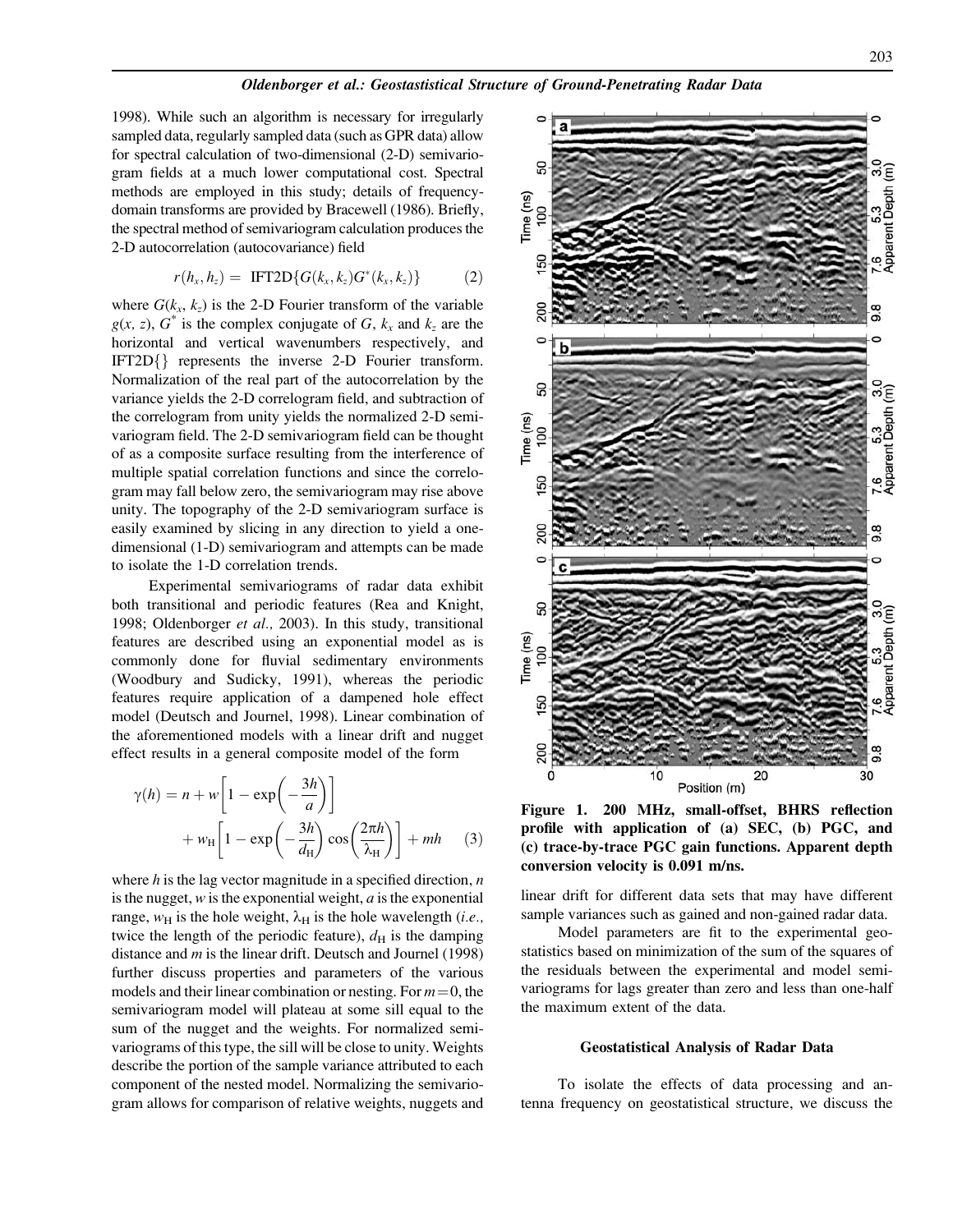

Horizontal Lag (m) Figure 2. Horizontal semivariograms for 200 MHz reflection amplitudes over the 45–160 ns time window with application of the following gain functions: (a) none, (b) SEC, (c) PGC, and (d) trace-by-trace PGC. Points indicate experimental geostatistics; solid lines indicate least-squares models corresponding to the listed model parameters. All models have zero nugget.

geostatistics for a single 30 m reflection line running through the center of the BHRS. The reflection line is approximately perpendicular to the paleo-flow direction of the fluvial deposits. While hierarchical behavior has been



Figure 3. Migrated 200 MHz reflection data. Migration velocity is 0.095 m/ns. The time axis is the original sample time and is displayed to indicate the geostatistical window of 45–160 ns.

identified for the porosity field of these fluvial deposits (Barrash and Clemo, 2002), available ground truth is insufficient for conclusive hierarchical geostatistical characterization of the radar reflection data. Instead, we focus on changes of the radar geostatistics for a constant portion of the reflection image as processing parameters and antenna frequency are varied. If two separate data sets contain equivalent spatial information, the equivalency should be observed in the geostatistical model parameters regardless of direction or hierarchical structures. Vertical geostatistics of reflection data are dominated by the strong periodicity of each reflection that is due to the wavelet nature of the radar pulse (Rea and Knight, 1998) and are not discussed herein.

#### Gain Variation

The 200 MHz BHRS reflection profile is shown in Fig. 1 with the application of three different gain functions: SEC, PGC, and trace-by-trace PGC. To accommodate the 2-D nature of the geostatistical estimator, two-way traveltime must be converted to depth. A depth conversion velocity of 0.091 m/ns is obtained from cross-borehole level-run data from the water table to 8 m depth (160 ns) at which point the 200 MHz reflection data become too attenuated for analysis. Geostatistical analysis (for these and all subsequent data) is performed on data within the time window of 45–160 ns as defined by the water table reflection and the 200 MHz attenuation limit. For migrated data, this time window ensures that the same physical reflectors will be included in all analyses although the migrated depths to the reflectors may be different.

Horizontal semivariograms of the 200 MHz gained reflection data are displayed in Fig. 2. Geostatistical parameters of the differently-gained 200 MHz profiles are remarkably similar given the large visual differences apparent in Fig. 1. This is because even though the gains are non-linear and variable, there is no spatial redistribution of amplitude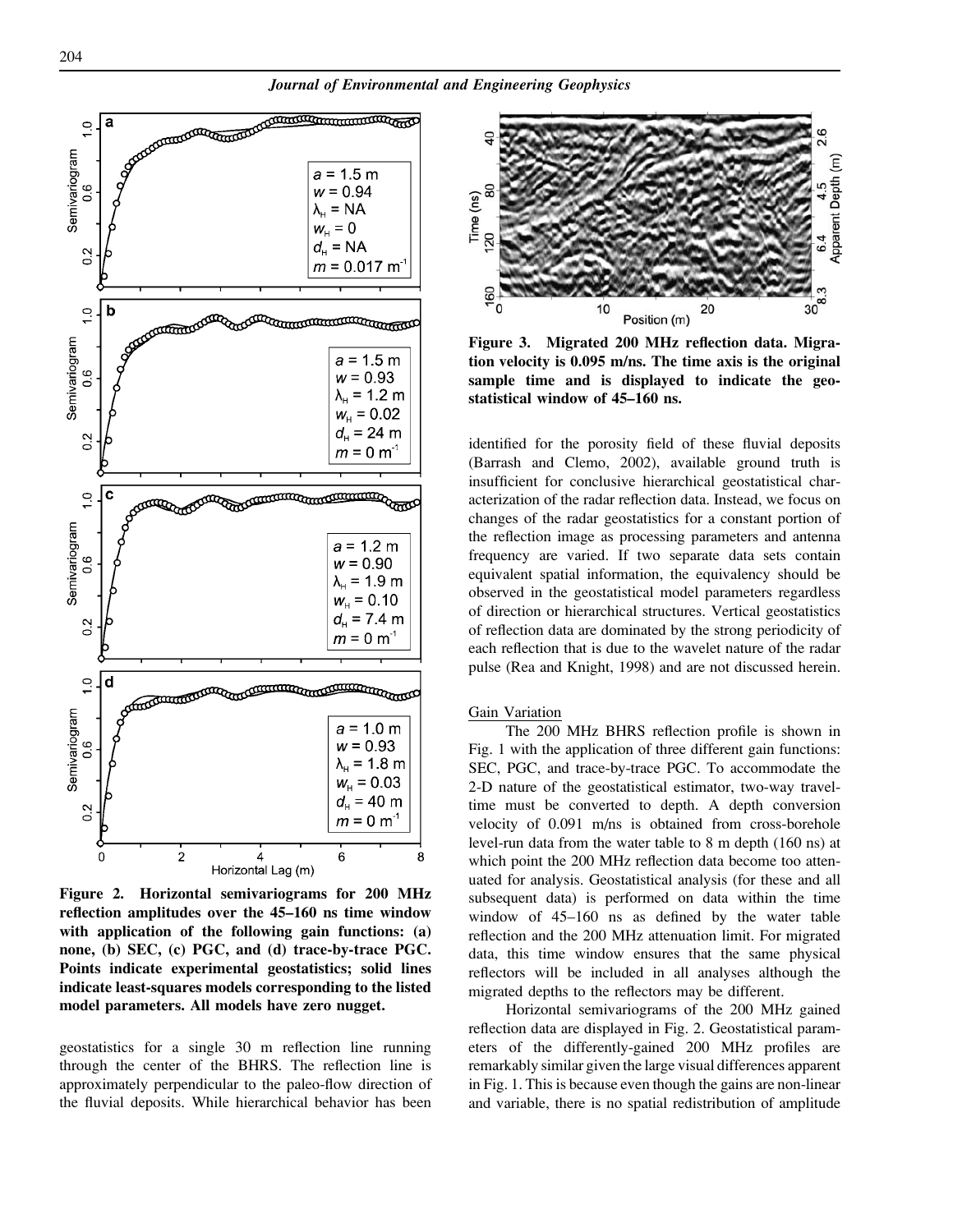

Figure 4. Semivariogram fields for (a) depth-converted and (b) migrated 200 MHz reflection amplitudes of Figs. 1c and 3 respectively. The inset in (a) shows the surface topography at  $2^{\circ}$  (circles) and  $15^{\circ}$  (triangles) for which the exponential ranges are 1.1 m and 0.9 m respectively. The inset in (b) shows the surface topography at  $2^{\circ}$  $(circles)$  and  $16^{\circ}$  (triangles) for which the exponential ranges are 1.2 m and 0.8 m respectively. Depth is defined as positive downwards such that a negative vertical lag is upwards. Note that the horizontal-to-vertical aspect ratio is greater than unity such that angles are compressed in the vertical direction.

information; local maxima remain local maxima and zero crossings remain zero crossings. Furthermore, because gains are primarily vertically-varying functions, pre- and post-gain squared differences in amplitude (normalized to the pre- and post-gain variance) will be similar in the horizontal direction.



Figure 5. Effects of migration velocity on (a) horizontal exponential range, (b) horizontal wavelength, (c) principal angle, and (d) principal exponential range. Circle, square and triangle symbols indicate 200, 100 and 50 MHz data respectively. Open symbols at zero velocity indicate geostatistical parameters for the depth-converted rather than migrated data.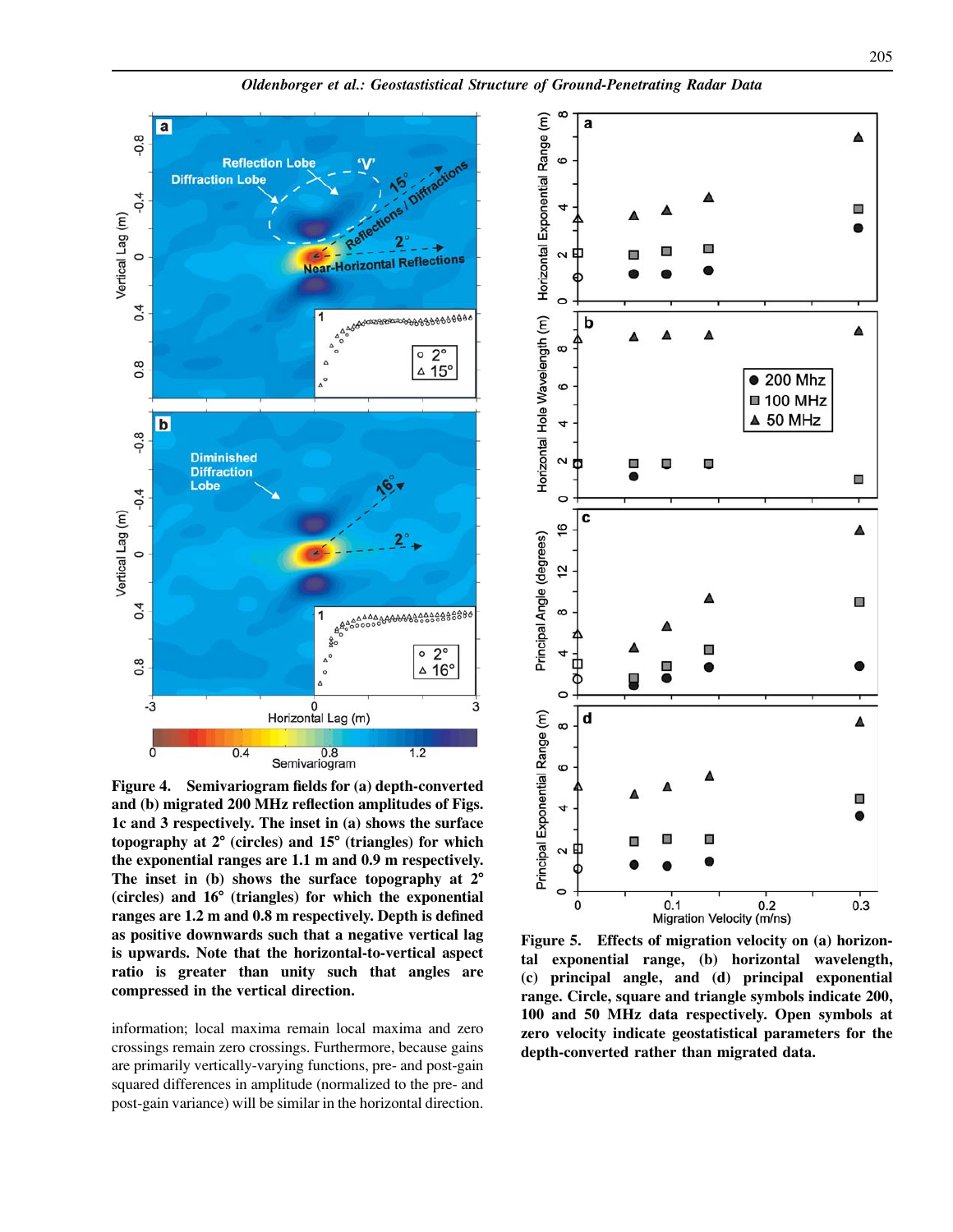| Journal of Environmental and Engineering Geophysics |
|-----------------------------------------------------|
|-----------------------------------------------------|

| $\nu$ (m/ns) | $a_0$ (m) | $w_0$ | $\lambda_{\rm H0}$ (m) | $W_{\rm H0}$ | $d_{\rm H0}$ (m) | $\phi$ (°) | $a_{\phi}$ (m) | $w_{\phi}$ | $\lambda_{\mathrm{H}\phi}$ (m) | $W_{H\phi}$ | $d_{\mathrm{H}\phi}$ (m) |
|--------------|-----------|-------|------------------------|--------------|------------------|------------|----------------|------------|--------------------------------|-------------|--------------------------|
| $0.091^a$    | 1.0       | 0.93  | 1.8                    | 0.02         | 40               |            | 1.1            | 0.93       | 2.2                            | 0.04        | $\infty$                 |
| 0.06         | 1.2       | 0.93  | 1.2                    | 0.05         | 5.8              |            | 1.3            | 0.95       | 1.2                            | 0.04        | 12                       |
| 0.095        | 1.2       | 0.95  | 1.8                    | 0.02         | 48               |            | 1.2            | 0.95       | 2.1                            | 0.02        | $\infty$                 |
| 0.14         | 1.3       | 0.96  | 1.8                    | 0.03         | 30               |            | 1.4            | 0.94       | 2.1                            | 0.03        | 13                       |
| 0.3          | 3.1       | 0.99  | NA                     | 0            | <b>NA</b>        |            | 3.7            | 0.95       | NA                             | 0           | <b>NA</b>                |

Table 1. Effect of migration velocity on the geostatistical parameters for the 200 MHz trace-by-trace PGC-gained reflection data set;  $\nu$  denotes the migration velocity;  $\phi$  denotes principal correlation angle; the subscript 0 denotes the horizontal direction. Geostatistical model parameters are defined in the text;  $n = 0$  for all models except  $n_{\phi} = 0.08$  for  $v = 0.3$  m/ns. The increase of principal angle with migration velocity results from increased time stretching.

All of the gained profiles are best modeled with nested exponential and hole effect models with similar ranges and wavelengths (Fig. 2). Hole effects occur as small (less than 10%) periodic oscillations about the exponential functions and are attributable to dipping reflectors that are cross-cut by the horizontal lag vector. The horizontal hole wavelengths are nearly twice the expected wavelength of the vertical radar



Figure 6. Migrated 100 and 50 MHz reflection data. Migration velocity is 0.095 m/ns. The time axis is the original sample time and is displayed to indicate the geostatistical window of 45–160 ns.

signal in the saturated zone; this observation is consistent with reflector dips of  $10-20^\circ$ . The depth-converted reflection profiles suggest geological dips up to approximately 13° and diffraction tail dips up to approximately  $17^{\circ}$  (Fig. 1).

Despite the similarity of model semivariograms, there are effects of gain on the experimental geostatistics that are manifest in the semivariogram models. It is observed that the non-gained data require a small linear drift component of the semivariogram model which suggests that the reflection amplitudes are non-stationary (Fig. 2a). All of the gain functions are effective at removing the linear drift. Furthermore, at lags approaching half of the maximum separation (not shown), the SEC- and PGC-gained data exhibit more erratic semivariograms when compared to that of the traceby-trace PGC-gained data. This is a result of application of a single gain function to an entire profile over which material properties and antenna coupling are variable. Trace-by-trace PGC gain (used exclusively hereafter) accounts for horizontal variations of attenuation and coupling and, therefore, results in a more stationary reflection image (Fig. 1c) and a more stable semivariogram at large lags.

#### Migration Effects

Practically, the process of migration acts to collapse diffraction features and rotate dipping reflectors into true subsurface locations. Thus, contrary to simple gain functions and time-depth conversion, migration involves a redistribution of reflected amplitudes within the image plane and potential rotation of the principal correlation directions (defined as the direction of maximum range). For this reason, it is informative to compare entire 2-D semivariogram fields. Figure 3 illustrates the result of application of constant-velocity Gazdag migration to the 200 MHz traceby-trace PGC-gained reflection data below the water table. Migration velocity analysis results in an estimated velocity of 0.095 m/ns which is very similar to the average crossborehole transmission velocity of 0.091 m/ns.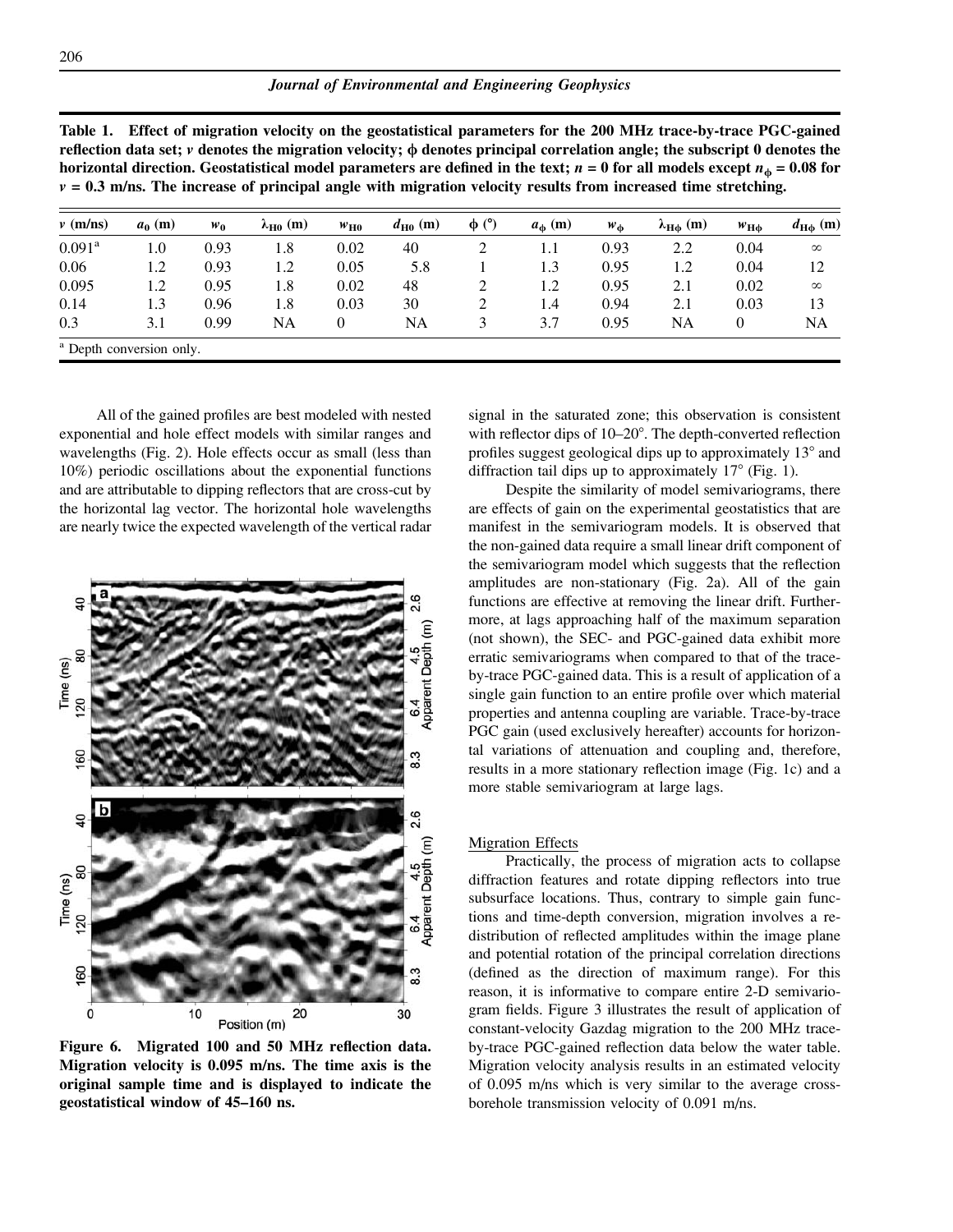



Figure 7. Semivariogram fields for migrated (a) 100 MHz and (b) 50 MHz reflection amplitudes of Fig. 6. Depth is defined as positive downwards such that a negative vertical lag is upwards. Note that the horizontal-to-vertical aspect ratio is greater than unity such that angles are compressed in the vertical direction.

Figure 4 shows the semivariogram fields for the depthconverted and migrated 200 MHz data. Figure 2d represents the slice of the 2-D semivariogram field in Fig. 4a along the line of zero vertical lag and 0–8 m horizontal lag (a horizontal slice); both exponential and hole-effect trends are isolated. Similarly, several distinct trends are evident in the migrated semivariogram field of Fig. 4b. The principal trends can be modeled with a transitional (exponential) structure



Figure 8. Horizontal semivariograms for migrated (a) 100 MHz and (b) 50 MHz reflection amplitudes. Points indicate experimental geostatistics for the depthconverted data; solid lines indicate least-squares models corresponding to the listed model parameters.

inclined a few degrees from the horizontal with a complementary periodic structure a few degrees off the vertical. These trends are representative of the near-horizontal reflections and the periodic nature of the GPR wavelet respectively. A secondary pattern is evident as the opposing 'V' formations. The 'V's are not located at the origin due to strong interference by the principal transitional structure. However, less obvious exponential trends, parallel to the lobes of the 'V', emanate from the origin with orientations of approximately  $10-20^\circ$  from the horizontal. At positive horizontal and negative vertical lags, the 'V' features represent a combination of dipping reflectors and diffraction hyperbola tails; at positive horizontal and positive vertical lags, they mainly represent diffraction hyperbola tails and thus, exhibit less persistence. When the depth-converted and migrated semivariogram fields are compared, a diminished diffraction contribution is evident as reduced strength of the 'V' features, shrinking of the diffraction lobe, and reduced spatial persistence of the reflection/diffraction lobe as quantified by the exponential range parallel to the lobe (Fig. 4b). The reflection portion of the 'V' remains intact and steepens slightly consistent with migration.

The reflection data can be migrated at a variety of velocities and the semivariogram fields can be compared by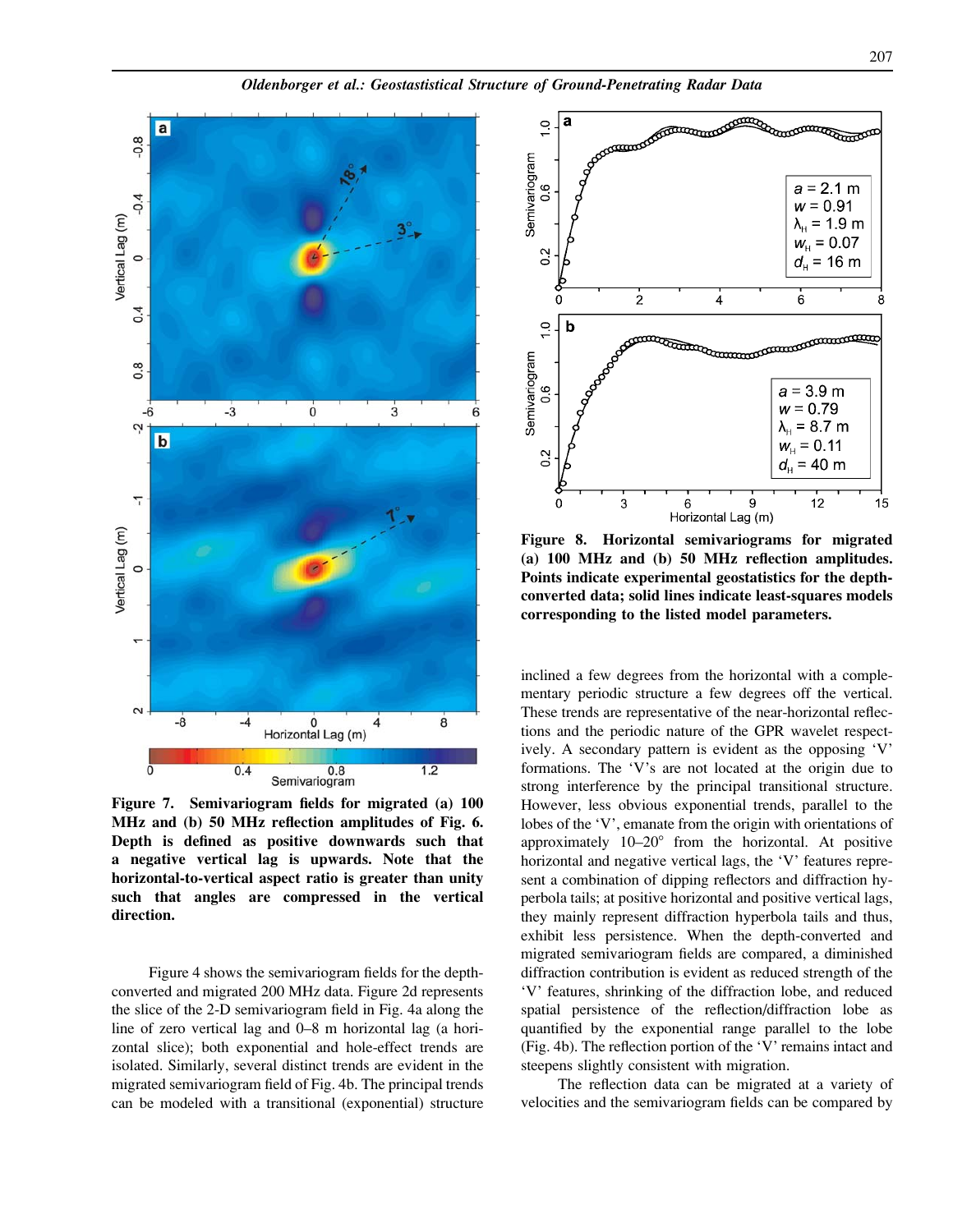| $f_{\bf a}$<br>(MHz) | $f_{\rm c}$<br>(MHz) | $\lambda_c$ (m) | $a_0$ (m) | $w_0$ | $\lambda_{\rm H0}$ (m) | $W_{\rm H0}$ | $d_{\rm H0}$ (m) | $\phi$ (°) | $a_{\phi}$ (m) | $W_{\phi}$ | $\lambda_{\rm H\phi}$ (m) | $W_{\rm H\Phi}$ | $d_{\rm H\phi}$ (m) |
|----------------------|----------------------|-----------------|-----------|-------|------------------------|--------------|------------------|------------|----------------|------------|---------------------------|-----------------|---------------------|
| 200                  | 85                   |                 | 1.2       | 0.95  | 1.8                    | 0.02         | 48               | 2          | 1.2            | 0.95       | 2.1                       | 0.02            | $\infty$            |
| 100                  | 68                   | 1.3             | 2.1       | 0.91  | 1.9                    | 0.07         | 16               | 3          | 2.2            | 0.91       | 2.1                       | 0.07            | 15                  |
| 50                   | 37                   | 2.4             | 3.9       | 0.79  | 8.7                    | 0.11         | 41               |            | 5.1            | 1.05       | NA                        | 0               | NA                  |

Table 2. Frequency dependence of geostatistical parameters for the surface reflection data migrated at 0.095 m/ns;  $f_a$ denotes antenna frequency;  $f_c$  denotes dominant received frequency;  $\lambda_c$  denotes approximate signal wavelength in the saturated zone;  $\phi$  denotes principal correlation direction; the subscript 0 denotes the horizontal direction. Geostatistical model parameters are defined in the text;  $n = 0$  for all models.

slicing and modeling along common directions or along their respective principal angles. Results of this exercise illustrate the effects of migration and are summarized in Fig. 5 and Table 1. One of the main objectives of migration is the collapse of diffractions. Indeed, we see that any amount of migration results in an increase in modeled exponential range that is consistent with reduction of uncorrelated diffraction noise. This is true in both the horizontal and principal directions. In the vicinity of reasonable migration velocities, variation of the semivariogram parameters is within modeling uncertainty but the increase in exponential range is systematic and, as the data are over-migrated, the trend of increasing range becomes apparent even out to speed in air. This observation is perhaps counterintuitive as one might expect an image to move from uncorrelated, to correlated, to uncorrelated as the data are under-migrated, correctly migrated, and over-migrated respectively.

However, while the outcome of migration is dependent on many factors, such as the signal-to-noise ratio and the relative power in coherent reflectors versus scatterers, there are two inescapable results of migration that are consistent with the above observation. First, as migration velocity is increased, more energy is partitioned into the evanescent wave rather than the propagating wave (Claerbout, 1985), which results in less image energy, less image variability and increased correlation. Second, migration invariably results in a reduction of frequency content proportional to the square of the velocity (Yilmaz, 2001), which results in less image variability and increased correlation.

#### Frequency Variation

As apparent from Fig. 5, geostatistical model parameters are highly dependent upon GPR frequency. Migrated reflection data for antenna frequencies of 100 and 50 MHz are shown in Fig. 6. Visually, as with all radar profiles, decreased antenna frequency results in lower resolution images that are less sensitive to small scale features such as thin bedding or scattering. Reduced resolution of the lower frequency reflection profiles is manifest as greater spatial ranges in the semivariogram fields shown in Fig. 7; horizontal slices and geostatistical models are shown in Fig. 8. Semivariogram

fields for the lower frequency data are smoother and more continuous than those for the high frequency data and the 'V' patterns are reduced in strength. In fact, for the 50 MHz data, diffraction events are not recorded by the data (Fig. 6b) and accordingly, diffraction lobes are not evident in the 50 MHz semivariogram field (Fig. 7b).

Quantitatively, the horizontal exponential range, horizontal hole wavelength, principal angle and principal exponential range all increase with a decrease in signal frequency as summarized in Table 2 and in Fig. 9. Specifically, the exponential range seems to scale almost linearly with the dominant received signal frequency for both migrated and non-migrated data (Fig. 9d).

A simple interpretation of the direct relationship between range and signal frequency is that the horizontal geostatistics are yielding information regarding the radar signal and not material properties. However, we are confident in the identification of reflection features such as dipping reflectors and diffractions in the semivariograms.

An alternative interpretation is that we are on some portion of the apparent correlation length versus measurement scale curve in the scale-triplet paradigm presented by Western and Blöschl (1999). The scale-triplet concept, illustrated in Fig. 10, suggests that finite measurement scales and data spacings independently lead to estimated correlation lengths greater than the true correlation length and that decreased data extent independently leads to estimated correlation lengths that are less than the true correlation length (where the correlation length is equal to one-third of the exponential range).

For radar reflection data, the measurement scale can be characterized by the Fresnel zone radius which defines the lateral radar reflection resolution (Annan and Davis, 1977). The Fresnel radius scales with the square root of the depth-wavelength product but is collapsed via migration to a theoretical minimum of one-half wavelength over the entire migrated domain (Yilmaz, 2001). Figure 11 illustrates the range-wavelength relationship. Since we observe a decrease in the estimated range with decreased signal wavelength (measurement scale), we can argue that the true range is no greater than the estimated range for the 200 MHz data and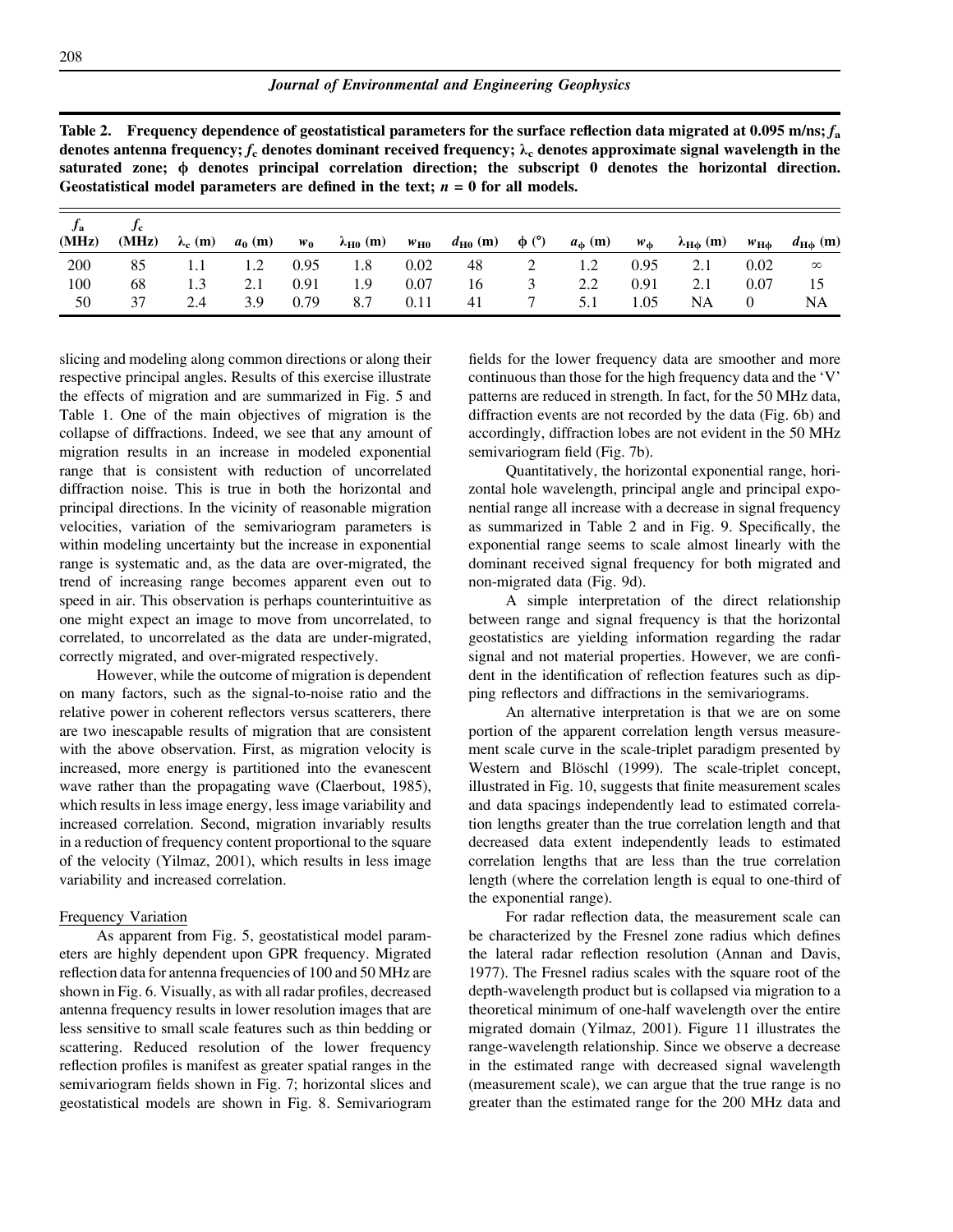

Figure 9. Effects of antenna frequency on (a) horizontal exponential range, (b) horizontal wavelength, (c) principal angle, and (d) principal exponential range for depth-converted (triangles) and migrated (circles) reflection amplitudes.

that the apparent decrease in range with decreased signal wavelength is a result of decreased measurement scale. However, in the unlikely event that the true range was on the order of the radar profile dimension, then our limited data extent would imply a gross underestimation of the true range according to Fig. 10. The effects of measurement scale and data extent can not be isolated without knowledge of the true range (Western and Blöschl, 1999).

Similar scaling behavior is observed for the variation of horizontal hole wavelength with frequency shown in Fig. 9b which exhibits threshold scaling behavior reminiscent of graphical representation of the representative elementary volume concept (Bear, 1972). The 50 MHz hole wavelength is too large to be attributed to the periodicity of the individual dipping reflections and is thus an indicator of horizontal structural variation: information that is not obtained from the higher frequency data.

A final observation is that principal angle increases as frequency decreases (Fig. 9c) possibly due to an increase in relative strength and persistence of the dominant dipping reflector as frequency decreases. The increased strength of the dominant dipping reflector is observed by comparing the data shown in Figs. 3 and 6. Again, this is a result of a change in radar resolution.

#### Discussion

Due to the complex heterogenous nature of fluvial sand and gravel deposits, we observe directional complexity and interference patterns in the geostatistical analysis of GPR reflection data collected over such materials. Directional complexity results from the fact that significant reflection features are not necessarily horizontal or parallel and interference patterns arise in the case of multiple significant spatial correlation functions. Geostatistical structure will, of course, be site-specific; for the BHRS we are able to identify trends for near-horizontal reflectors, dipping reflectors and diffraction hyperbolas using the 2-D semivariogram fields.

However, it is not only the sedimentary materials and structures that dictate the geostatistics of the radar data; geostatistical trends of radar reflection amplitudes are a function of data processing, signal frequency. Raw or unprocessed reflection images may be strongly influenced by survey noise. Some data processing steps, such as gain and migration, increase image coherency and/or reduce noise in an attempt to produce a more accurate map of subsurface reflectivity. Other processing steps, such as dip filtering or horizontal low-pass filters, may also artificially increase or decrease image continuity. Such processing artifacts are manifest in the geostatistical structure of radar data and may be transferred to estimated hydraulic property fields.

The geostatistical structures of GPR data are also dependent upon the antenna frequency since the antenna frequency (along with material velocity) determines the radar signal wavelength which defines the measurement resolution. This behavior is well recognized in terms of qualitative GPR resolution, but, to our knowledge, has yet to be demonstrated geostatistically. Modeling the scale-dependence of GPR geostatistical parameters will require a complicated combination of both the scale-dependent properties of the natural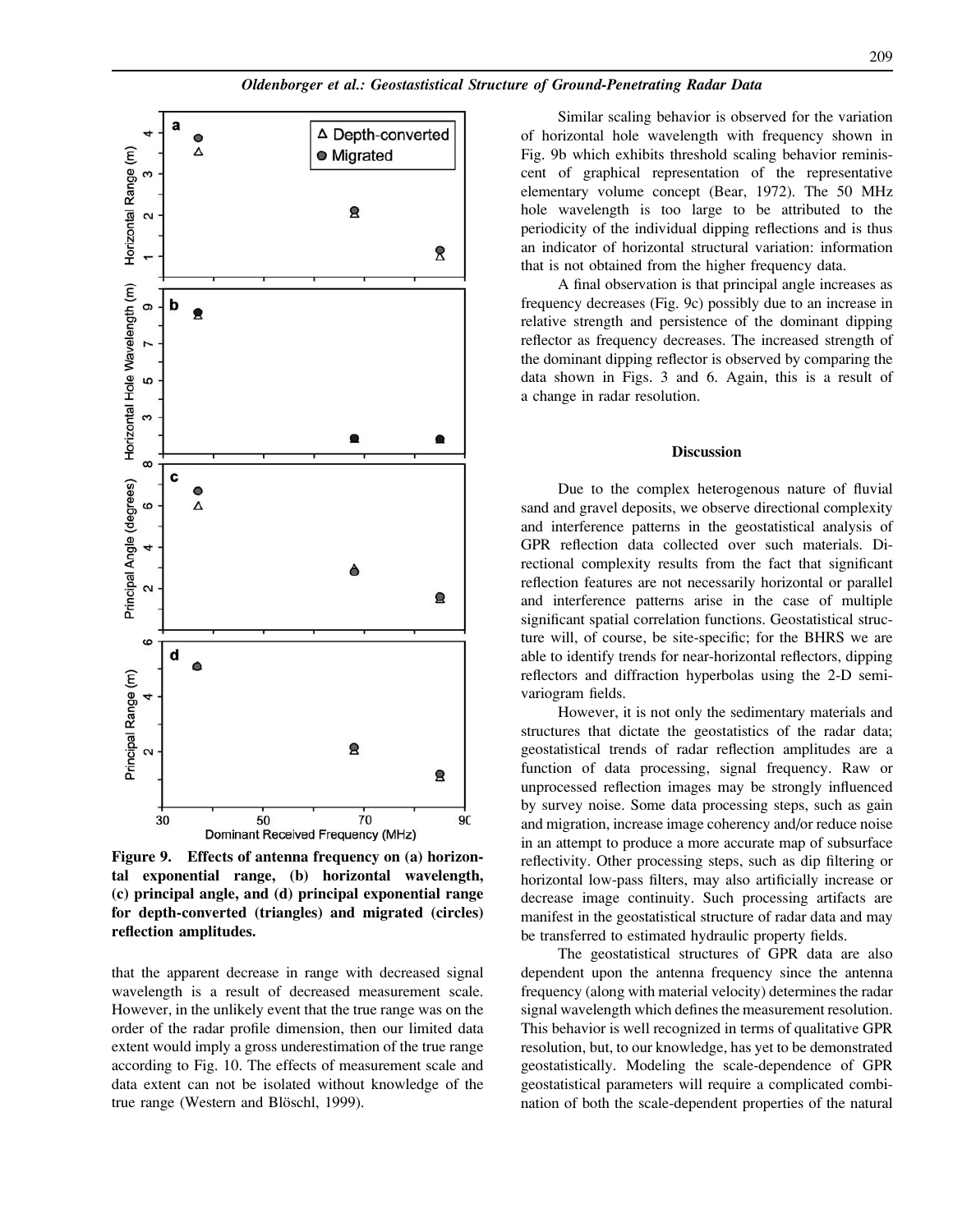

Figure 10. Independent effects of (a) measurement support, (b) data spacing and (c) data extent on the experimental correlation length  $L$  (after Western and Blöschl, 1999). The correlation length is equal to one-third of the exponential range.

system and the frequency-dependent support volume of the measurement method (Beckie, 1996). Analysis using a scaletriplet paradigm (Western and Blöschl, 1999) helps isolate the scale-dependent effects of the signal and the material properties but requires appreciable knowledge about the spatial averaging functions and the true length scales of the variable in question.

Thus, the geostatistical structure of GPR data may be representative of the material or hydraulic properties, but only at a particular scale and only if processing artifacts can be neglected or accounted for. Variations with processing can be attributed solely to the modification of the data.



Figure 11. Effects of signal wavelength on (a) horizontal exponential range and (b) principal exponential range for depth-converted (triangles) and migrated (circles) reflection amplitudes.

However, variations with signal frequency involve signal properties, measurement support scale and the site-specific material properties.

Furthermore, in the event that effects of processing and frequency can be accounted for, the 2-D semivariogram fields contain an abundance of patterns that are not all accounted for since it is not always clear what every observed semivariogram pattern represents. That is, what physical subsurface features control specific reflections and how do those reflections show up in the geostatistics? While variations in processing help to identify and/or reduce the effects of some reflection features, synthetic reflection profiles might provide more insight into the translation of radar reflection features to the semivariogram field for a wider range of frequencies.

Given the variation of geostatistical structure with radar signal frequency and the uncertainty surrounding the information content of radar semivariograms, geostatistical treatment of radar reflection amplitudes seems unlikely to yield accurate estimates of material property distributions. Radar reflection surveys may be more appropriate for the estimation of sedimentary architecture (rather than material properties) possibly in a structural indicator fashion as presented by Langsholt et al. (1998), a cokriging scheme that employs reflector traveltime topography (Xu et al., 1992; Szerbiak et al., 2001), or in a more qualitative comparative database (Tercier et al., 2000).

#### **Conclusions**

Systematic geostatistical analysis of a single GPR reflection profile at several stages of data processing and three antenna frequencies reveals how spatial correlation structures depend on data processing and signal frequency.

Generally, the radar reflection data appear quite robust to the effects of reasonable data processing including gain functions and migration. For data collected at the BHRS, gain functions have the effect of removing a non-stationary trend from the non-gained data and a trace-specific gain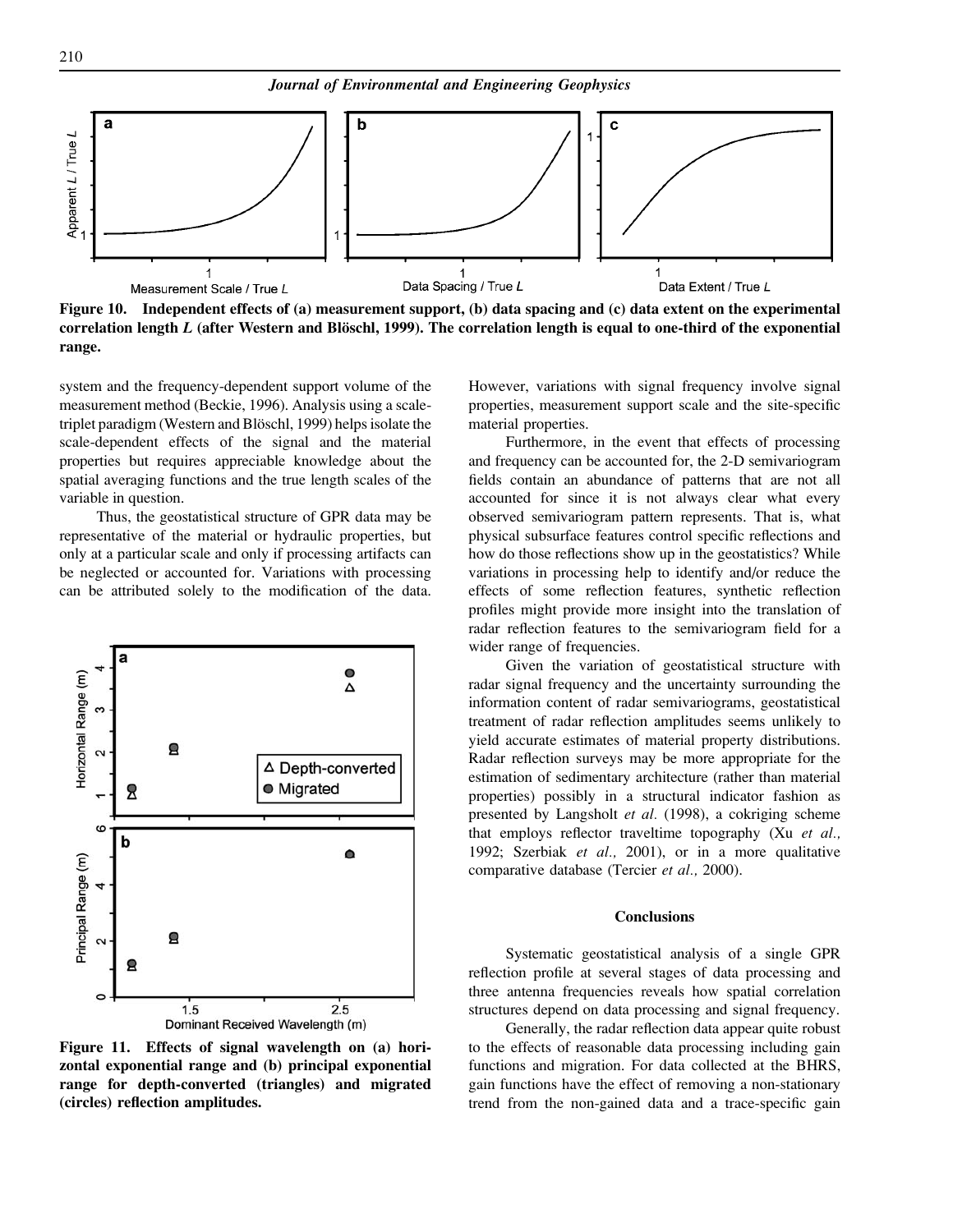#### Oldenborger et al.: Geostastistical Structure of Ground-Penetrating Radar Data

function increases semivariogram stability at large lags. Migration reduces the strength of diffraction features in the semivariogram fields and migration velocity exerts some control on the principal correlation angle. Principal exponential range increases only slightly after application of migration with a realistic velocity but over-migration results in a significant artificial increase of exponential range.

Signal frequency exhibits a more drastic influence on geostatistical structure. Geostatistical analyses of data collected with antennas of different frequency reveal consistent increases in both principal angle and spatial persistence as signal frequency decreases. Over the 50 MHz, 100 MHZ and 200 MHz range of antennas, estimated exponential range is directly proportional to the dominant received wavelength which is directly proportional to the measurement resolution as quantified by the Fresnel zone limit of one-half wavelength.

The fundamental physical properties responsible for the observed geostatistics of radar reflection data and variation of those geostatistics with processing and frequency remain interesting research topics. However, regardless of physical explanations for observed geostatistical structures, the observed effects of processing and the difference between semivariogram fields for a single reflection profile at several frequencies have been demonstrated and must be considered before any application of surface reflection GPR in a geostatistical context.

#### Acknowledgments

Funding for this research was provided by the U.S. Army Research Office (grants DAAH04-96-1-0318 and DAAD19-00-1- 0454.), the Natural Sciences and Engineering Research Council of Canada, the Inland Northwest Research Alliance, and the M.J. Murdock Charitable Trust. Access to the BHRS is made possible through cooperative agreements with the Idaho Transportation Department, the U.S. Bureau of Reclamation and Ada County. The authors would like to thank W.R. Peretti, W.P. Clement, L. Pearson and A. Collins for assistance with radar data acquisition, D. Lumley for discussions on migration, and two anonymous reviewers for helpful comments and criticisms.

#### References

- Annan, A.P., 1999, Ground penetrating radar workshop notes: Sensors and Software Inc., Mississauga.
- Annan, A.P., and Davis, J.L., 1977, Radar range analysis for geological materials: in Geol. Surv. Can. Report of Activities: 77-1B, 117–124.
- Barrash, W., and Clemo, T., 2002, Hierarchical geostatistics and multifacies systems, Boise Hydrogeophysical Research Site, Boise, Idaho: Water Resour. Res., 38, No. 10, doi: 10.1029/ 2001WR001259.
- Bear, J., 1972, Dynamics of fluids in porous media: Elsevier, New York.
- Beckie, R., 1996, Measurement scale, network sampling scale, and groundwater model parameters: Water Resour. Res., 32, No. 1, 65–76.
- Bracewell, R.N., 1986, The Fourier transform and its applications, 2nd ed.: McGraw Hill, New York.
- Claerbout, J.F., 1985, Imaging the earth's interior: Blackwell Scientific, Oxford.
- Deutsch, C.V., and Journel, A.G., 1998, GSLIB, geostatistical software library and user's guide, 2nd ed.: Oxford University Press, New York.
- Fisher, E., McMechan, G.A., and Annan, A.P., 1992, Acquisition and processing of wide-aperture ground-penetrating radar: Geophysics, 57, No. 3, 495–504.
- Gazdag, J., 1978, Wave equation migration with the phase-shift method: Geophysics, 43, No. 7, 1342–1351.
- Gerlitz, K., Knoll, M.D., Cross, G.M., Luzitano, R.D., and Knight, R., 1993, Processing ground penetrating radar data to improve resolution of near-surface targets: in Proc. Symposium on the Application of Geophysics to Engineering and Environmental Problems, 561–574.
- Greaves, R.J., Lesmes, D.P., Lee, J.M., and Toksöz, M.N., 1996, Velocity variations and water content estimated from multioffset, ground-penetrating radar: Geophysics, 61, No. 3, 683–695.
- Isaaks, E.H., and Srivastava, R.M., 1989, An Introduction to applied geostatistics: Oxford University Press, New York.
- Knight, R., 2001, Ground penetrating radar for environmental applications: Annu. Rev. Earth Planet. Sci., 29, 229–255.
- Knight, R., Rea, J., and Tercier, P., 1996, Geostatistical analysis of ground penetrating radar data, a means of characterizing the correlation structure of sedimentary units: in EOS Trans. AGU, 77, No. 46, Fall Meet. Suppl., F237.
- Langsholt, E., Kitterød, N., and Gottschalk, L., 1998, Development of three-dimensional hydrostratigraphical architecture of the unsaturated zone based on soft and hard data: Ground Water, 36, No. 1, 104–111.
- Oldenborger, G.A., Schincariol, R.A., and Mansinha, L., 2003, Radar determination of the spatial structure of hydraulic conductivity: Ground Water, 41, No. 1, 24–32.
- Olhoeft, G.R., 1994, Quantitative statistical description of subsurface heterogeneities with ground penetrating radar at Bemidji, Minnesota: U.S. Geol. Surv. Water Invest. Rep. 91-4034, 650–653.
- Peretti, W.R., Knoll, M.D., Clement, W.P., and Barrash, W., 1999, 3-D GPR imaging of complex fluvial stratigraphy at the Boise Hydrogeophysical Research Site: in Proc. Symposium on the Application of Geophysics to Engineering and Environmental Problems, 555–564.
- Rea, J., and Knight, R., 1998, Geostatistical analysis of groundpenetrating radar data, a means of describing spatial variation in the subsurface: Water Resour. Res., 34, No. 3, 329–339.
- Szerbiak, R.B., McMechan, G.A., Corbeanu, R., Forster, C., and Snelgrove, S.H., 2001, 3-D characterization of a clastic reservoir analog, from 3-D GPR data to a 3-D fluid permeability model: Geophysics, 66, No. 4, 1026–1037.
- Tercier, P., Knight, R., and Jol, H., 2000, A comparison of the correlation structure in GPR images of deltaic and